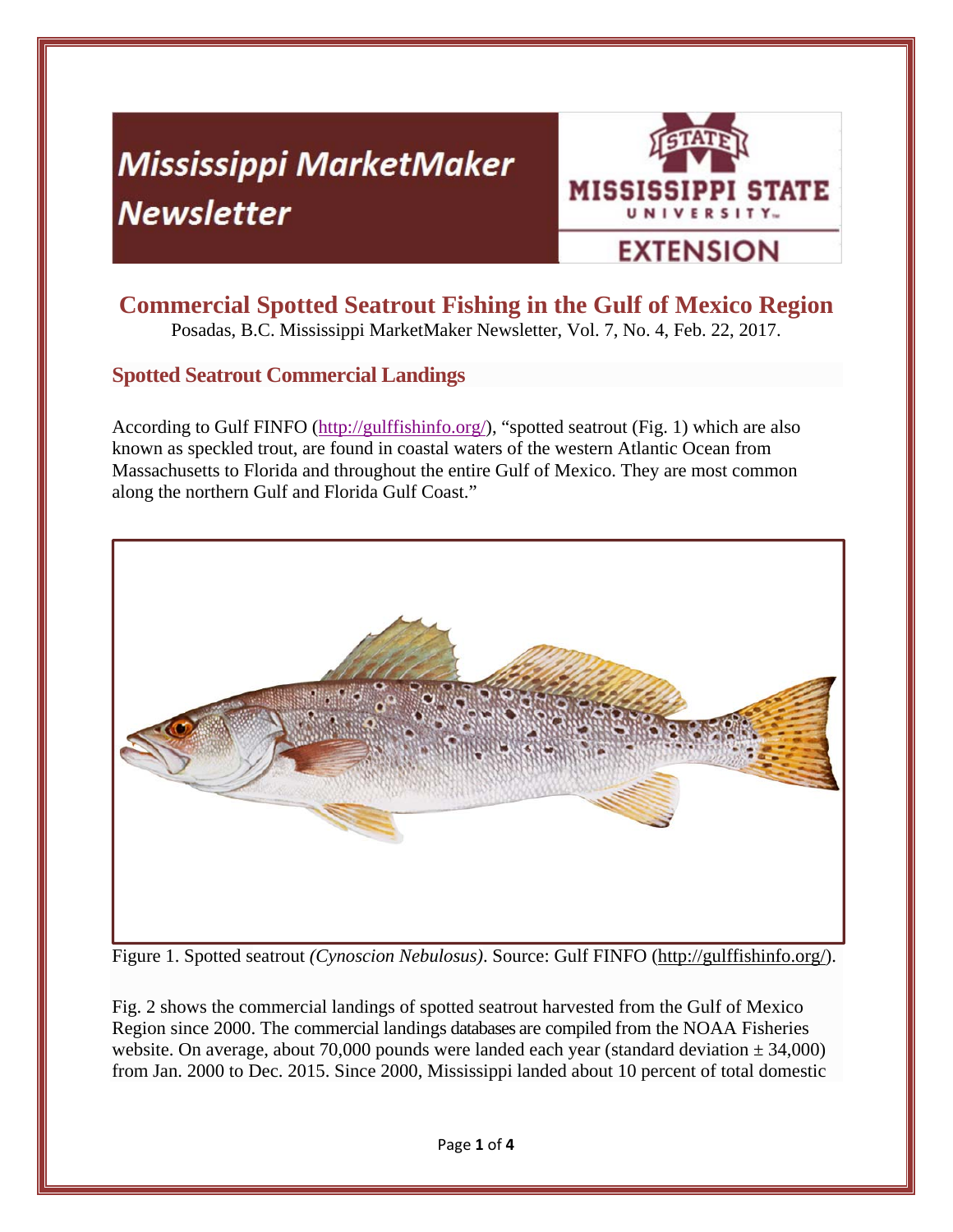

harvest, and 58 percent were from North Carolina. About 59 percent of Gulf-wide landings in 2000-2015 came from Mississippi while West Coast Florida landed 22 percent.

Fig. 2. Annual commercial spotted seatrout landings in the Gulf of Mexico Region. Source of raw data: NOAA Fisheries (http://www.st.nmfs.noaa.gov/).

# **Seatrout Businesses Registered in MarketMaker**

In 2015, the Gulf-wide landings of commercial spotted seatrout fishing reached about 38,000 pounds. The fish species was caught from Fecruary to November with the bulk of the landings reported between April and August (Fig. 3).

Thirty-three charter boats for-hire businesses registered in MarketMaker offer to take recreational fishermen to catch seatrout. Click this **LINK** to view the search results online. For details, you can view the individual business profiles of these businesses listed in MarketMaker.

Eight seafood and fish markets registered in MarketMaker sell seatrout. Click this **LINK** to view the search results online. For details, you can view the individual business profiles of these businesses registered in MarketMaker.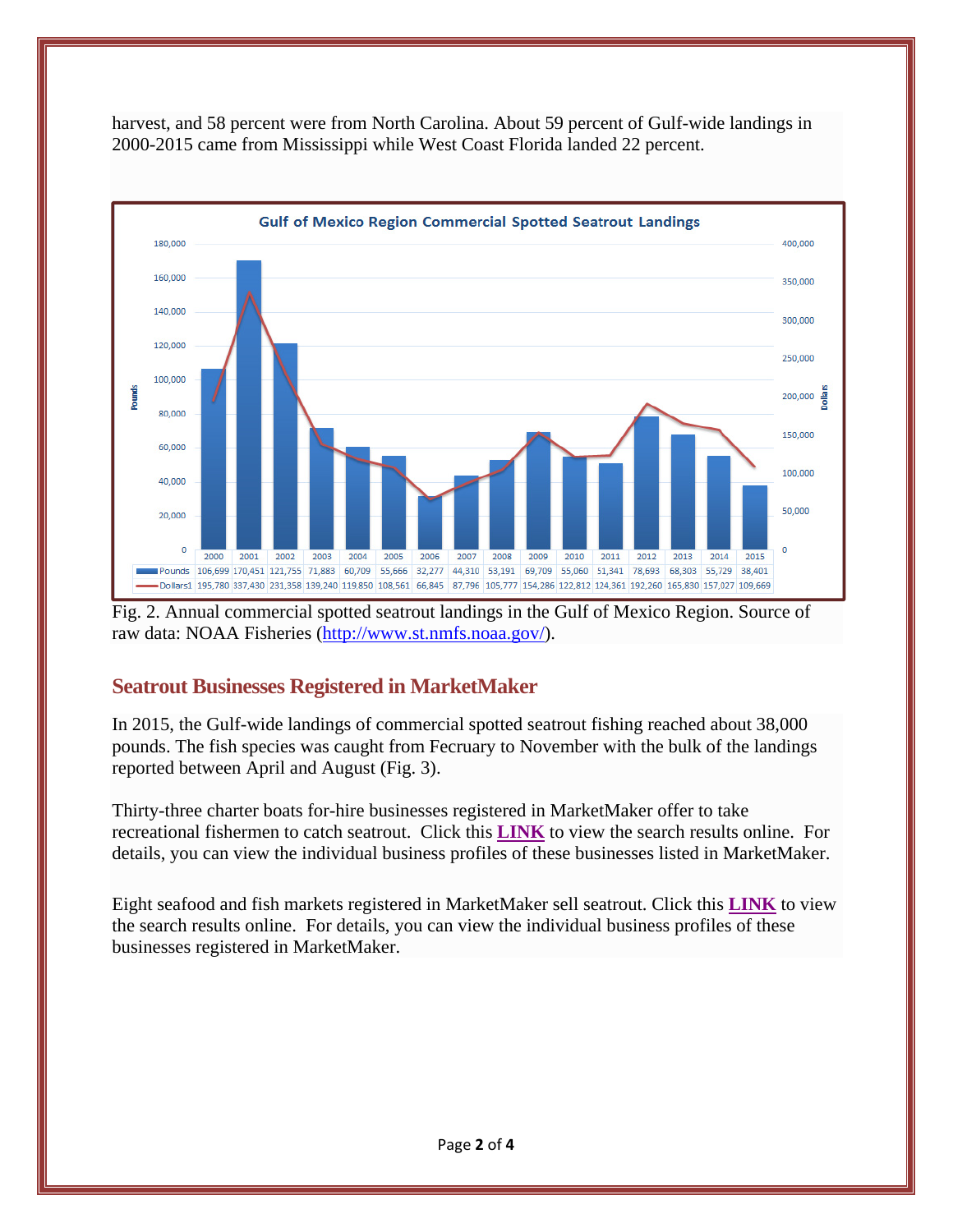

Fig. 3. Monthly commercial spotted seatrout landings in the Gulf of Mexico Region. Source of raw data: NOAA Fisheries (http://www.st.nmfs.noaa.gov/).

# **Economic Contribution of Spotted Seatrout Commercial Fishing**

The economic contribution of spotted seatrout commercial fishing to the Gulf of Mexico regional economy was estimated using IMPLAN (http://implan.com/) software and the 2013 input-output data for the five Gulf States. Sector 17 or commercial fishing of the 2013 IMPLAN input-output data was used to represent commercial spotted seatrout fishing.

The total commercial landing values of spotted seatrout in the Gulf of Mexico Region in 2015 reached \$109,669. The total economic contribution of commercial spotted seatrout fishing in 2015 amounted to \$216 thousand (Fig. 4). Commercial spotted seatrout fishing created 2.7 jobs and generated labor income amounting to \$84.1 thousand in the Gulf regional economy.

| <b>Economic contribution of commercial spotted seatrout fishing in the Gulf States in 2015</b> |                      |                               |                                           |                         |
|------------------------------------------------------------------------------------------------|----------------------|-------------------------------|-------------------------------------------|-------------------------|
| <b>Impact Type</b>                                                                             | Employment<br>(Jobs) | Labor Income<br>(Thousand \$) | <b>Total Value Added</b><br>(Thousand \$) | Output<br>(Thousand \$) |
| Direct Effect                                                                                  | 2.1                  | 52.2                          | 68.5                                      | 112.2                   |
| <b>Indirect Effect</b>                                                                         | 0.2                  | 12.5                          | 23.6                                      | 45.7                    |
| <b>Induced Effect</b>                                                                          | 0.4                  | 19.5                          | 35.4                                      | 58.1                    |
| <b>Total Effect</b>                                                                            | 2.7                  | 84.1                          | 127.5                                     | 216.0                   |

Figure 4. Total economic impact includes direct, indirect and induced effects estimated by using 2015 annual landing values and 2013 IMPLAN data. Local purchases percentage was set to 100%. Dollars are rounded to nearest \$1,000.